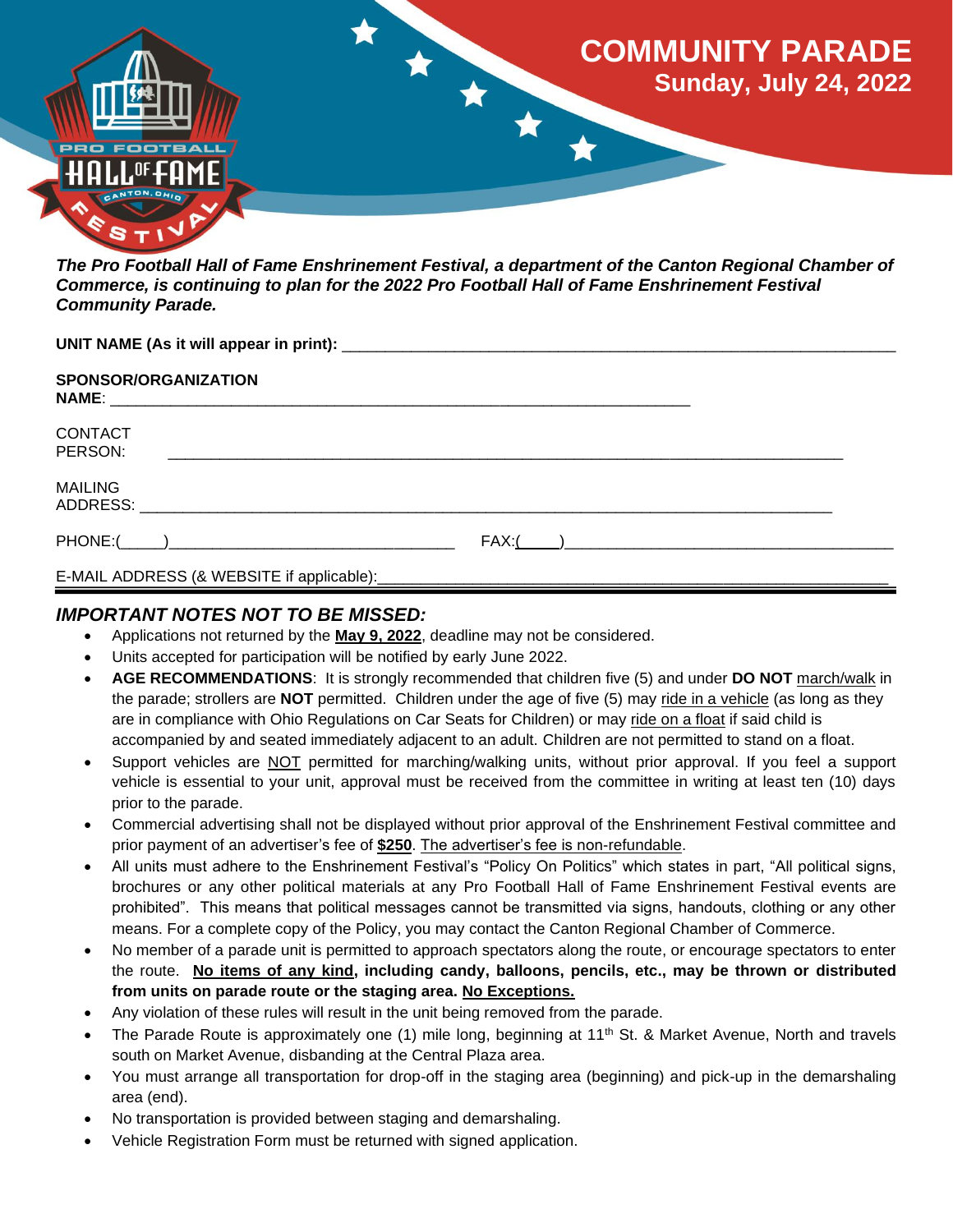### **STAGING AND DEMARSHALING Read Carefully & share with your unit! Keep a copy for your records.**

The Parade Route is approximately one (1) mile long. **The parade will begin at 11th & Market Avenue North (in front of the Canton Civic Center), travel directly south on Market Avenue, and begin to disband at the Central Plaza area.** You must arrange all transportation for drop-off in the staging area (beginning) and pick-up in the demarshaling area (end).

**Number of participants: Marchers** \_\_\_\_\_\_\_\_\_\_**Vehicles***\_\_\_\_\_\_\_\_\_ (see Vehicle Registration Form)* 

**Number of Horses/Animals** \_\_\_\_\_\_\_\_\_\_\_\_\_\_ **Vehicles** \_\_\_\_\_\_\_\_\_\_\_

*(Horse units must provide equipment and personnel to follow unit and clean-up).* 

**REMINDER:** *Support vehicles are NOT permitted for marching/walking unit unless approved by Enshrinement Festival committee.*

## **PUBLICITY/TELEVISION INFORMATION**

The Community Parade is televised locally, and it is our goal to produce a very professional telecast that recognizes the hard work and dedication of each unit participating. Accordingly, the committee prepares a written script for TV purposes. **Please keep in mind that submission of an application does not guarantee that your unit will be accepted for participation, and participation does not guarantee television exposure.**

Although we cannot guarantee that your unit will make TV or promise what information will be mentioned during the telecast, we can assure you that all units will be warmly received by thousands of spectators along the route who will recognize the hard work and dedication behind each participating unit.

Commercial advertising shall not be displayed without prior approval of the Enshrinement Festival committee and prior payment of an advertiser's fee of \$250.

In less than 75 words, please provide a detailed description of your unit, performance history, noteworthy details about your group and any other information you feel is necessary to be considered as a participant in the Pro Football Hall of Fame Enshrinement Festival Community Parade. Should you be accepted, this information will also be used for your unit's portion of the television script. Please print legibly or type.

| Any persons requiring special assistance due to disability?  Yes _____ No____ |  |
|-------------------------------------------------------------------------------|--|
|                                                                               |  |
|                                                                               |  |
|                                                                               |  |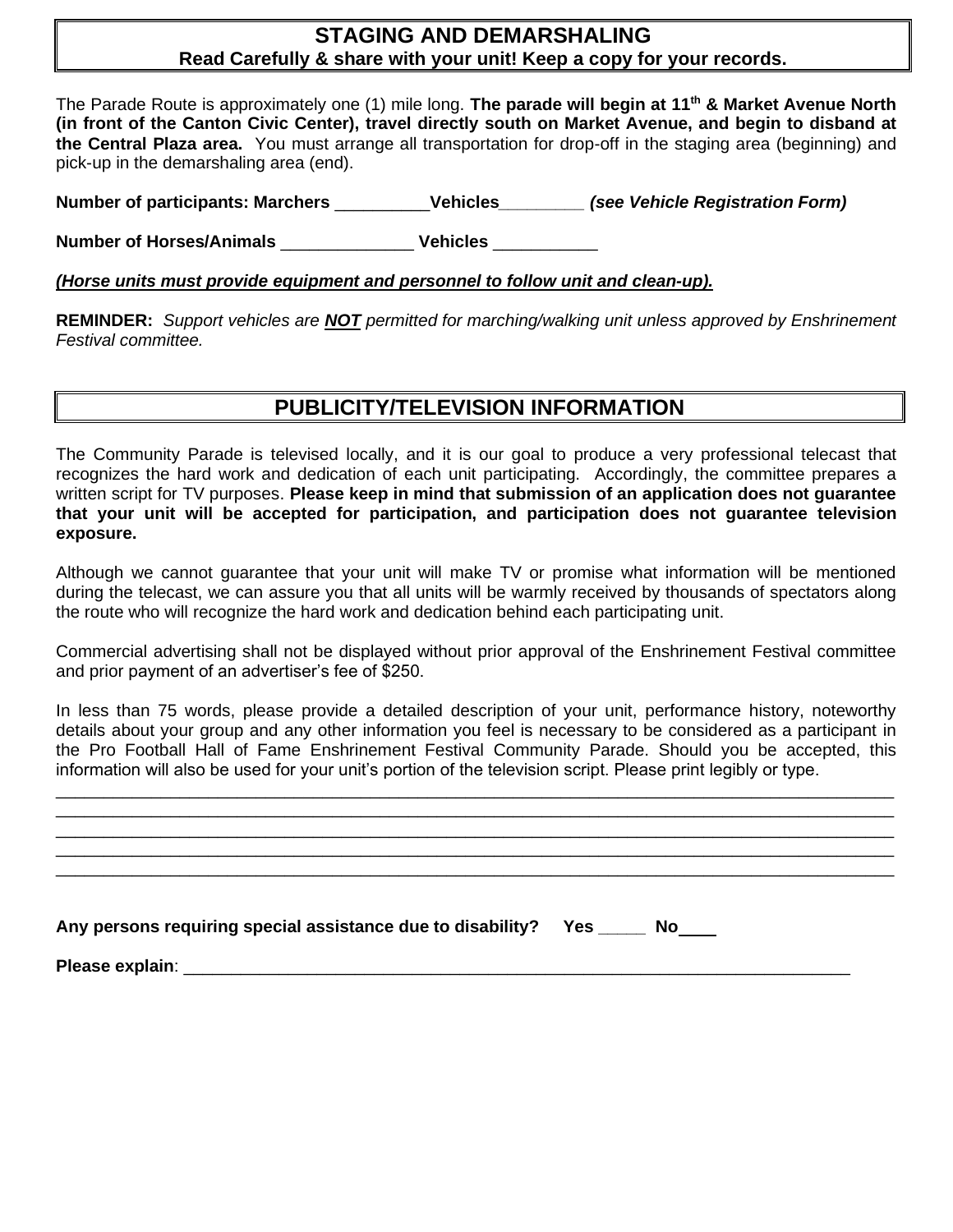# **VEHICLE REGISTRATION FORM**

| Total number of passengers: People ___________ Animals                                                                                                                                                                         |                                                                  |  |
|--------------------------------------------------------------------------------------------------------------------------------------------------------------------------------------------------------------------------------|------------------------------------------------------------------|--|
| Number and type of parade vehicles:                                                                                                                                                                                            |                                                                  |  |
| Cars                                                                                                                                                                                                                           | Semi-Truck/Trailers                                              |  |
| <b>Buses</b>                                                                                                                                                                                                                   | <b>Flatbed Trucks</b>                                            |  |
| <b>Vans</b>                                                                                                                                                                                                                    | Vehicles Towing Trailers                                         |  |
| ______ Pickup Trucks                                                                                                                                                                                                           | ______Float (see specifications)                                 |  |
|                                                                                                                                                                                                                                | Need to be considered for a convertible (Please note there are a |  |
| limited number of vehicles provided by the committee).                                                                                                                                                                         |                                                                  |  |
| Other - Please Specify: Network and the Contract of the Contract of the Contract of the Contract of the Contract of the Contract of the Contract of the Contract of the Contract of the Contract of the Contract of the Contra |                                                                  |  |

### **PLEASE ATTACH A COPY OF YOUR AUTO ID CARD OR A COPY OF DECLARATION PAGE OF INSURANCE.**

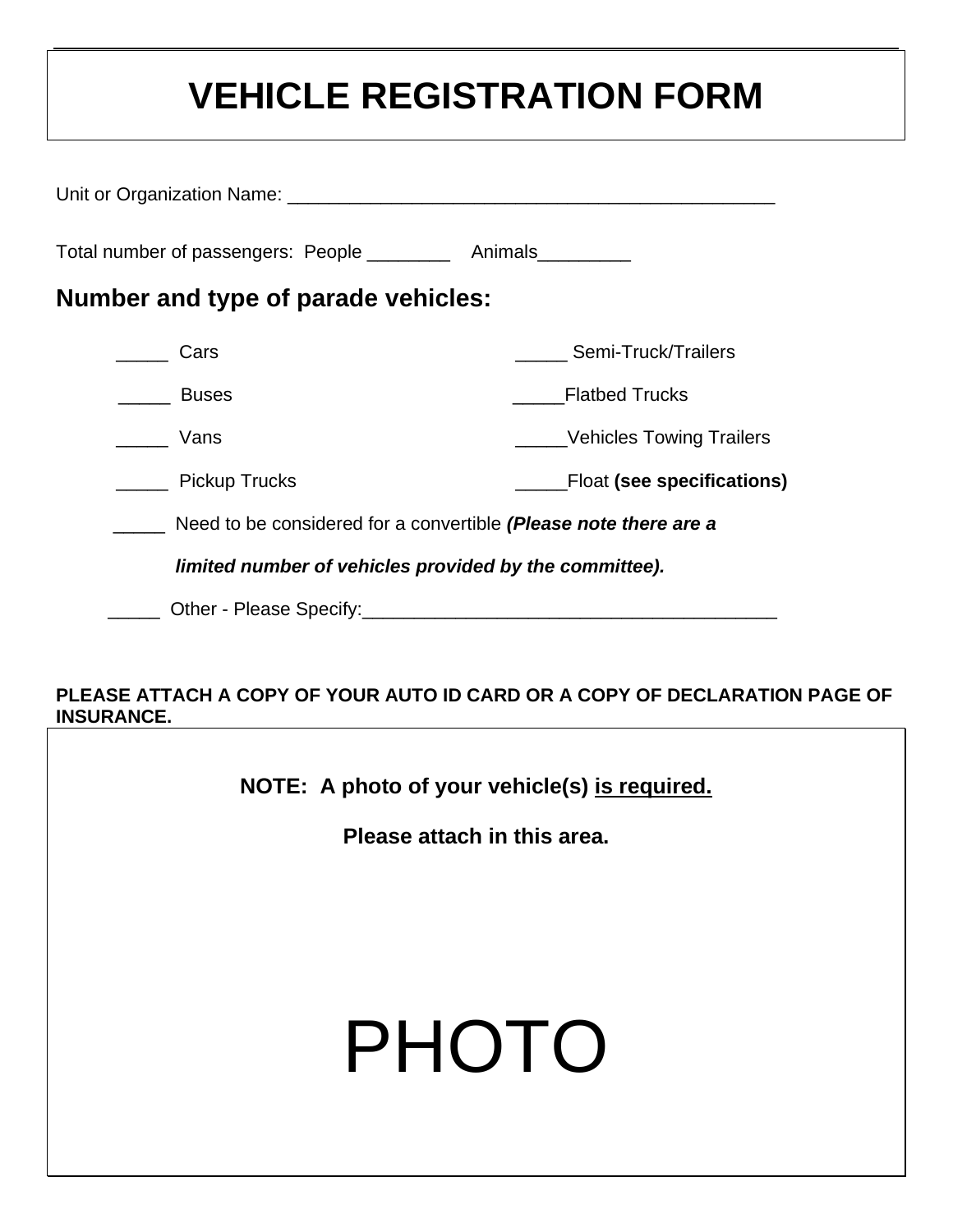#### **LIABILITY RELEASE**

The applicant, acting as the responsible party for the applicant(s), understands that the Canton Regional Chamber of Commerce, Pro Football Hall of Fame Enshrinement Festival, Pro Football Hall of Fame Museum, City of Canton, sponsors, volunteers, employees, officers, trustees, agents and/or members will not be responsible for any injuries, accidents, or damage resulting from the applicants' participation in the Community Parade. Applicant further releases the previously stated from any and all liability. The Community Parade Committee reserves the right to reject any application.

#### **CONCURRENCE**

*We agree to abide by the usual and customary rules and guidelines associated with the Pro Football Hall of Fame Enshrinement Festival Community Parade, including, but not limited to the following:*

- Commercial and/or any other form of advertising is prohibited without prior approval of the Enshrinement Festival Committee and prior payment of an advertiser's fee of **\$250**. Any violation of this rule will result in the unit being removed from the parade line-up. The advertiser's fee is nonrefundable.
- All units must adhere to the Festival's "Policy on Politics" which states, "all political signs, brochures or any other political materials at any Hall of Fame Enshrinement Festival events are prohibited." This means that political messages cannot be transmitted via signs, handouts, clothing, or any other means.
- We grant full permission to the Pro Football Hall of Fame Enshrinement Festival, and/or agents authorized by them, to use any photograph, video tapes, motion pictures, or other record of the event for any reasonable purpose.
- **Please be sure all pages are completed before signing**.

#### **We agree to comply with the rules and regulations of the Community Parade Committee and the Pro Football Hall of Fame Enshrinement Festival.**

**Signed:\_\_\_\_\_\_\_\_\_\_\_\_\_\_\_\_\_\_\_\_\_\_\_\_\_\_\_\_\_\_\_\_\_\_\_\_\_\_\_\_\_\_\_\_\_\_\_\_\_\_\_\_\_Date:\_\_\_\_\_\_\_\_\_\_\_\_\_\_\_\_\_\_\_\_**

**Return this application NO LATER THAN May 9, 2022, to: Pro Football Hall of Fame Enshrinement Festival Attn: Alex Dowell 222 Market Avenue, North Canton, OH 44702 Or Fax: 330.456.0123 Or email: alexd@cantonchamber.org**